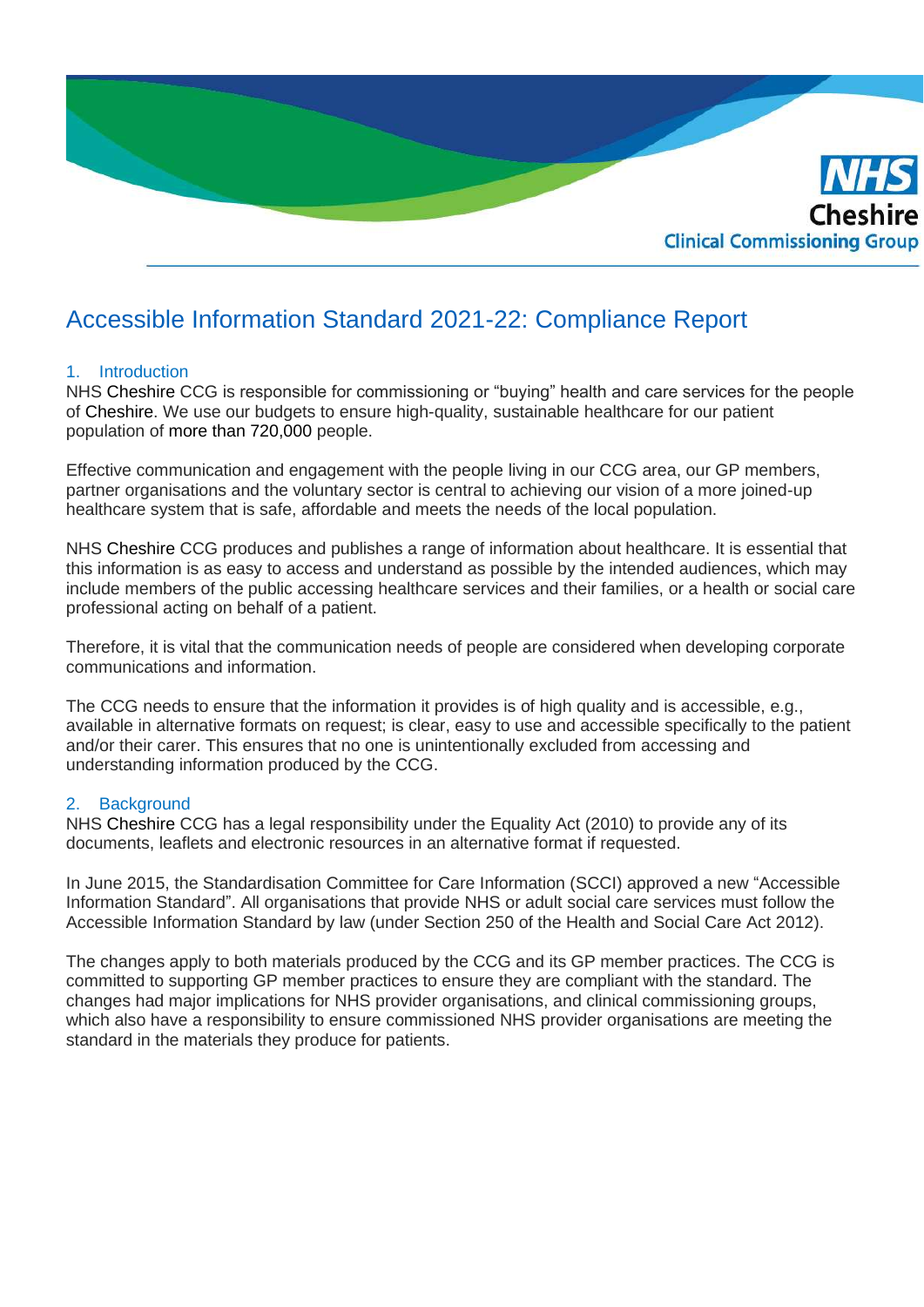The Accessible Information Standard, which was made mandatory on 1 April 2016, was the first part of a formal process to develop, assure and publish "information standards" overseen by the Health and Social Care Information Centre (HSCIC).

The main purpose of the Accessible Information Standard is to identify and meet the information and communication support needs of patients, service users and carers where those needs relate to a disability, impairment or sensory loss. This includes (but is not limited to) people who are blind, deaf, deafblind and/or who have a learning disability, aphasia, autism or a mental health condition which affects their ability to communicate.

The standard provides some evidence that organisations have **'due regard'** for the needs of people from groups protected under the Equality Act (2010) and that they promote fairer access to services as specified by the Public Sector Equality Duty (PSED).

# 3. Legal Requirements

# **The Equality Act (2010) and the Health and Social Care Act (2012)**

NHS Cheshire CCG is committed to making sure all information that it produces is clear, easy to understand and accessible. The Equality Act and Section 250 of the Health and Social Care Act (2012) require CCGs to meet these legal requirements.

The Equality Act requires CCGs to actively:

- **Eliminate** unlawful discrimination, harassment and victimisation
- **Advance** equality of opportunity between different protected characteristics
- **Foster** good relations between different protected characteristics.

These are the three aims of the PSED, which must be met by all public sector bodies including CCGs and their service providers.

The Equality Act requires CCGs to make reasonable adjustments for people with a disability, which includes taking measures to ensure that information is available in accessible formats.

# **The Accessible Information Standard**

The NHS "Accessible Information Standard" directs and defines a specific and consistent approach to identifying, recording, flagging, sharing and meeting the information and communication support needs of patients, service users, carers and parents, where those needs relate to a disability, impairment or sensory loss.

The Standard applies to service providers across the NHS and adult social care system. Commissioners of NHS and publicly-funded adult social care must also have regard to this standard, in so much as they must ensure that contracts, frameworks and performance-management arrangements with provider bodies enable and promote the Standard's requirements.

As part of the Accessible Information Standard, organisations that provide NHS or adult social care must do five things. They must: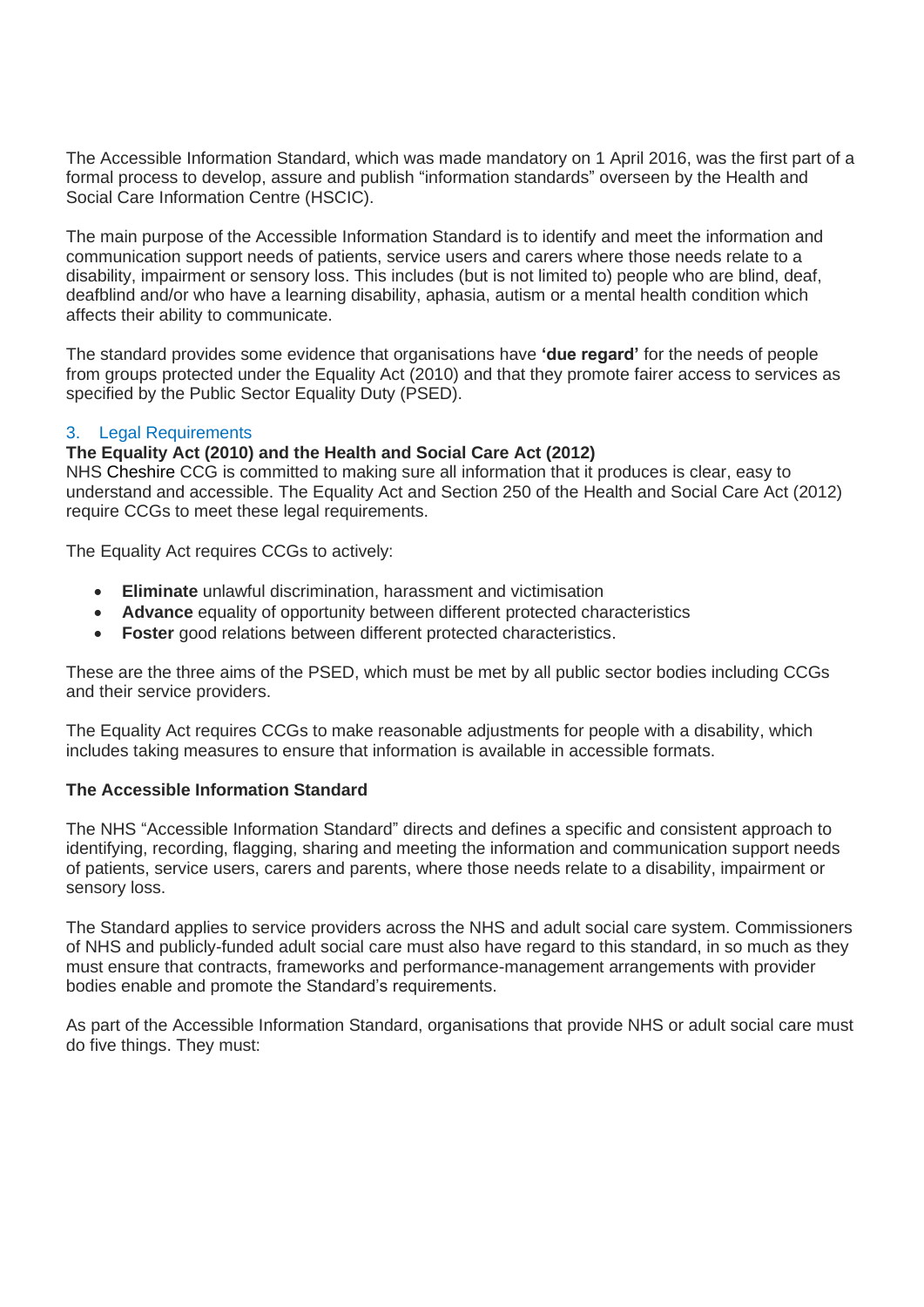- 1. **Ask** people if they have any information or communication needs and find out how to meet those needs
- 2. **Record** those needs clearly
- 3. **Highlight** or flag the person's file or notes with identified information or communication needs and how to meet those needs
- 4. **Share** information about people's information and communication needs with other providers of NHS and adult social care services, when they have consent or permission to do so
- 5. **Take steps** to ensure that people receive information which they can access and understand and receive communication support if they need it.

# **Web Accessibility Regulations (2018)**

Web accessibility means ensuring a website or mobile app can be used by as many people as possible. This includes those with:

- Impaired vision
- Motor difficulties
- Cognitive impairments or learning disabilities
- Deafness or impaired hearing.

Ensuring accessibility means considering that some users may need to use tools such as:

- Screen reader
- Braille display
- Screen magnifier
- Adapted keyboard / mouse
- Speech recognition software.

# **Web Accessibility Regulations legislation**

Public sector organisations have a legal duty under the Public Sector Bodies (Website and Mobile Applications) (No. 2) Accessibility Regulations 2018 to make sure their websites and mobile applications meet accessibility requirements.

Public sector websites must be accessible and must publish an accessibility statement that should be reviewed annually and should include information regarding:

- Whether the organisation's website / app is "fully", "partially" or "not" compliant with accessibility standards
- If the website / app is not fully compliant, an explanation of which parts are not accessible and why (e.g. whether the content is exempt)
- How people can get alternatives to content that is not accessible to them
- Description of, and a link to, a contact form which enables the user to report any accessibility problems
- A link to the enforcement procedure set out in Part 5 of the web accessibility regulations
- A record / roadmap of any changes / improvements made.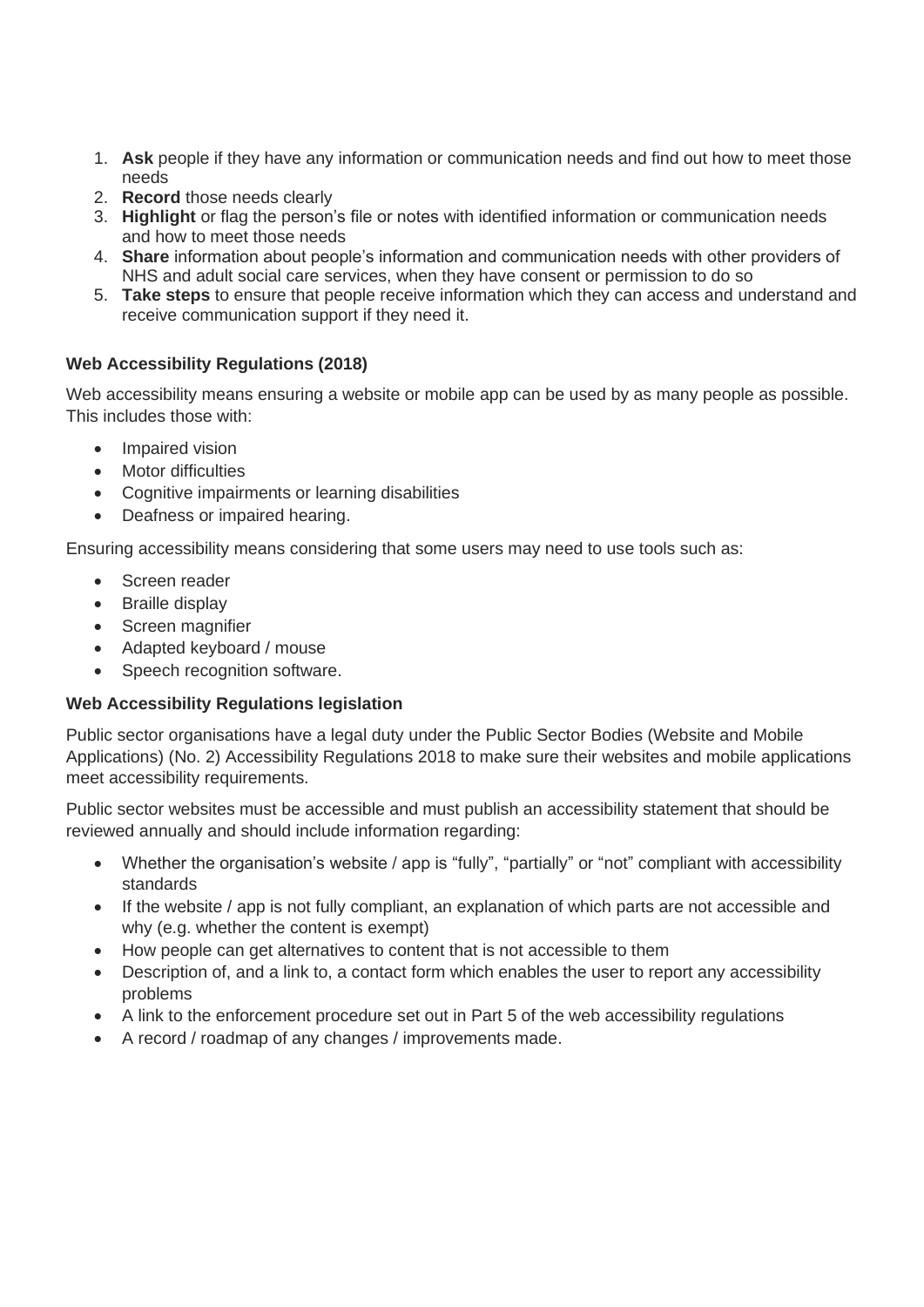# 4. Purpose

This report aims to give assurance regarding the following:

- All CCG employees with a specific responsibility for producing accessible information are well informed about the Accessible Information Standard and their roles and responsibilities
- Provider organisations are aware of the standard and meet the requirements of the standard in the provision of healthcare services to members of the public living in the CCG area
- The CCG is aware of how well its resources and website comply with the Accessible Information Standard and Web Accessibility Guidelines and can identify any areas for improvement.

The Accessible Information Standard relates to producing clear information in a range of accessible formats, and on request from patients and their primary carers. These are defined as:

- Publications
- General communications (e.g., emails, documents and digital presentations)
- Digital products (e.g. websites, applications, content and social media)
- Audio-visual content (e.g. online films, audio and DVDs).

# 5. Approach

NHS Cheshire CCG publishes the following documents in relation to the Accessible Information Standard:

- **[Engagement and Communication Strategy](https://www.cheshireccg.nhs.uk/news/news-stories/involving-people-and-communities-2020-21/)**
- **[Equality and Inclusion Strategy 2020-24](https://www.cheshireccg.nhs.uk/media/1972/equality-and-inclusion-strategy-2020-24.pdf)**
- **[Equality Annual Report 2020-2021](https://www.cheshireccg.nhs.uk/media/2297/nhs-cheshire-ccg-equality-and-inclusion-annual-report-2020_21-final.pdf) (published annually)**
- **[Accessible Information Standard webpage](https://www.cheshireccg.nhs.uk/accessibility/)**
- **[Accessibility Statement](https://www.cheshireccg.nhs.uk/accessibility/)**

The **Communication and Engagement Strategy** highlights that the CCG has reviewed communications and engagement methods, processes and practices in order to understand what the organisation needs to do to make sure the voices of local communities and service users are not just heard, but listened to, and help to shape the services that the CCG provides. One of the main objectives of the strategy is to develop innovative ways of involving people who would not ordinarily engage with the CCG - this includes exploring how the CCG can better involve people of all ages, ethnically diverse groups, and people with communication difficulties and their carers.

The strategy states that Equality Impact Risk Assessments (EIRAs) will be carried out for each communications and engagement exercise undertaken, and the EIRA process includes questions relating to the NHS Accessible Information Standard.

The **Equality and Inclusion Strategy and the Engagement and Communications Strategy** outline the CCG's approach to ensuring that it meets its legislative duties regarding equality, diversity, and inclusion, while ensuring that it underpins all activities, plans, processes, policies, and organisational development. The strategy specifically reinforces the CCG's commitment to improving accessibility and information, and to communicate with people in the most appropriate way, using language and formats that they understand.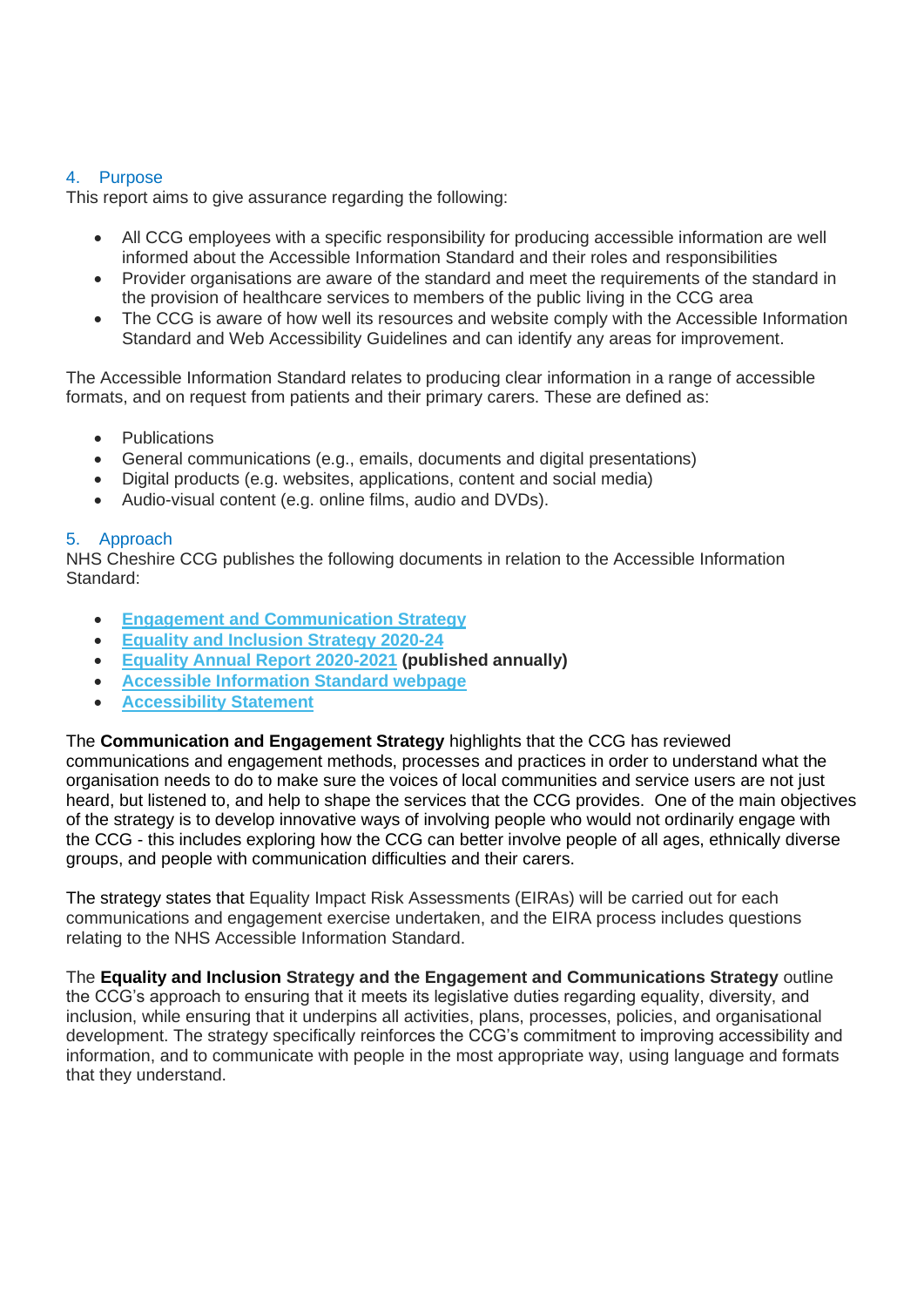An **Accessible Information Standard webpage** is published on the CCG's website and makes explicit the CCG's commitment to ensure that the information it publishes and distributes is accessible to as many users as possible. The Information Accessibility Statement advises that information is available upon request in a variety of formats including large print, Braille or audio format. The CCG also states that it can provide help for British Sign Language users and provide information in languages other than English. The CCG's Information Accessibility Statement also highlights that the CCG can print documents if required.

The **Accessibility Statement** is published on NHS Cheshire CCG's website and applies to the CCG's website. The CCG's website is accessibility checked annually.

The Accessibility Statement highlights the CCG's commitment to ensuring that as many people as possible are able to use the website and, as well as making the website text as simple as possible to understand, the statement advises that website visitors should be able to:

- Change colours, contrast levels and fonts
- Zoom in up to 300% without the text spilling off the screen
- Navigate most of the website using speech recognition software
- Listen to most of the website using a screen reader.

The Accessibility Statement includes information relating to how compliant the website is with web accessibility standards and the content that is not within the scope of the accessibility regulations.

The Accessibility Statement contains information regarding how people can get content that may not be accessible to them and provides information regarding how website visitors can report any accessibility issues. There is information and a link to the enforcement procedure set out in Public Sector Bodies (Websites and Mobile Applications) (No. 2) Accessibility Regulations 2018 (the 'accessibility regulations').

# **Engagement Activity**

Full compliance with the Accessible Information Standard requires organisations to go beyond the provision of accessible digital information. It also expects organisations to demonstrate their commitment to making information accessible to minority and marginalised communities through their engagement activity.

Examples of such activity include the CCG's work with partners to engage marginalised communities in the Covid-19 Vaccination Programme.

Covid brought into sharp focus the disproportionate impact of the pandemic on some of the most vulnerable people in our communities.

Amid the roll-out of the Covid vaccination, a number of groups was identified as being especially vulnerable to serious illness, hospitalisation or death – including those who do not typically engage with mainstream provision.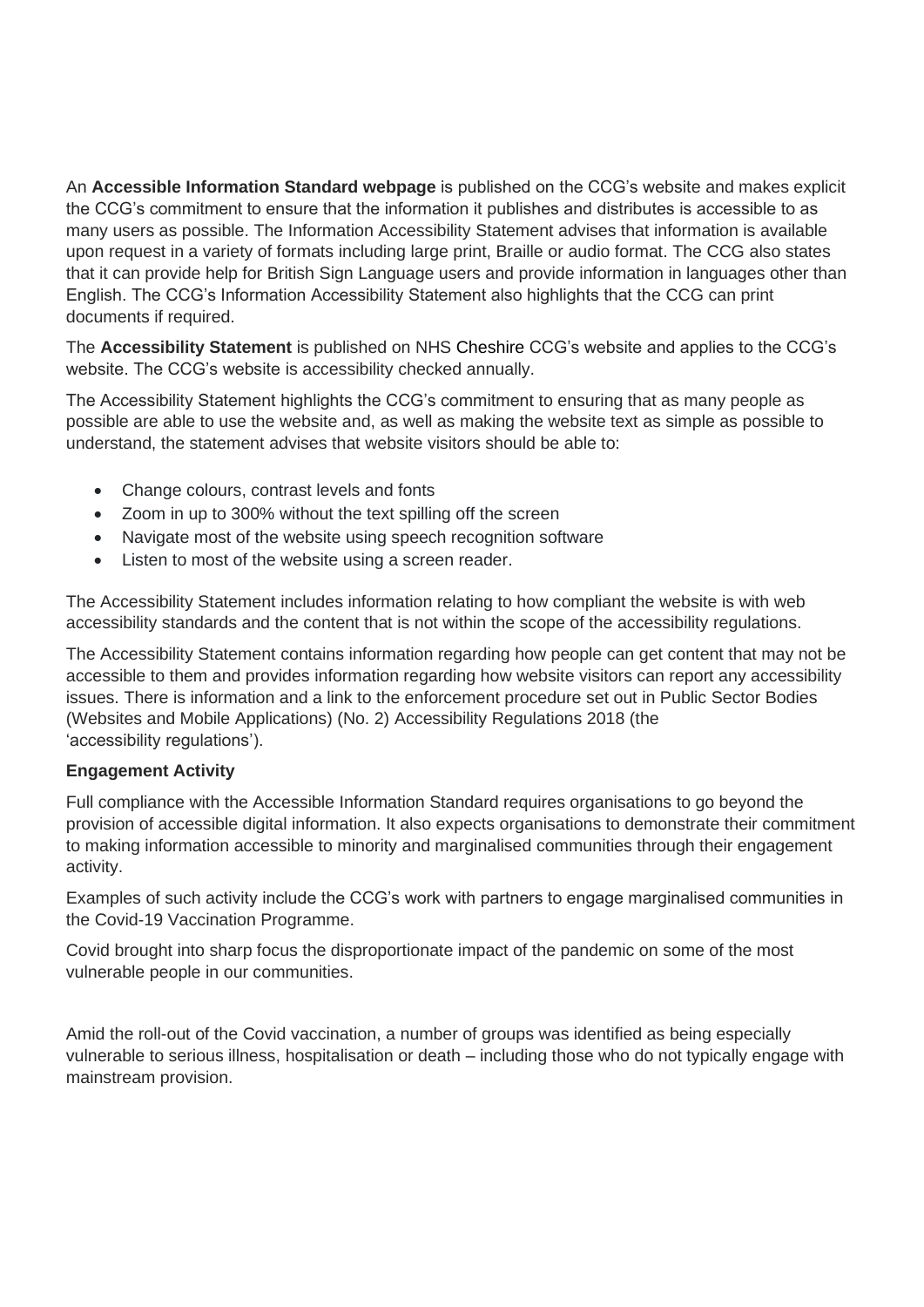Local insight, co-ordinated by the CCG, led to a targeted engagement approach which included:

# Ethnic communities

- Cheshire, Halton and Warrington Race and Equality Centre recruiting community connectors to share translated information and gather insight into vaccine hesitancy
- Pathways CIC engaging in Cheshire East to reach out to Eastern European communities through a network of connectors and social media messages in their first language
- Insight gathered from the work with Eastern Europeans was used to inform Public Health England national messaging
- Working with large employers and recruitment agencies to encourage Eastern European workers to take the vaccine
- Faith sector engaged to address vaccine-hesitant cultural concerns
- Text messaging and letters to digitally-excluded communities
- Multi language materials.

# Marginalised communities

- Healthwatch working in collaboration with the River Chaplaincy to engage with Cheshire's boating community. GP Access Cards were used to support residents of no fixed abode to register with a GP.
- Cheshire's Gypsy and Traveller Liaison Officers are sharing key messages and videos via WhatsApp community groups, undertaking lateral flow tests and engaging with the community to discuss the vaccine. Clinical directors are working with gypsy and traveller liaison officers and community services teams to vaccinate traveller communities.
- Local gypsy and Irish traveller support group commissioned to work with the community to create videos and picture-book-style information leaflets for those who find reading a challenge
- Farming community influencers have been identified to support messaging to this community.
- Working in partnership with Reaseheath Agricultural College to engage students from rural communities as local influencers.

# Learning disabilities and autism

- National resources tested with people with learning disabilities or autism to determine the most appropriate assets to use.
- Cheshire Disability Access Forum providing information and reasonable adjustment care plan.
- Adjustments made at vaccine hubs to accommodate needs such as quiet spaces, escorted vaccines and numbing creams for needle phobia. This was supported by a video in simple language to explain what to expect at the vaccine centres.

# Mental illness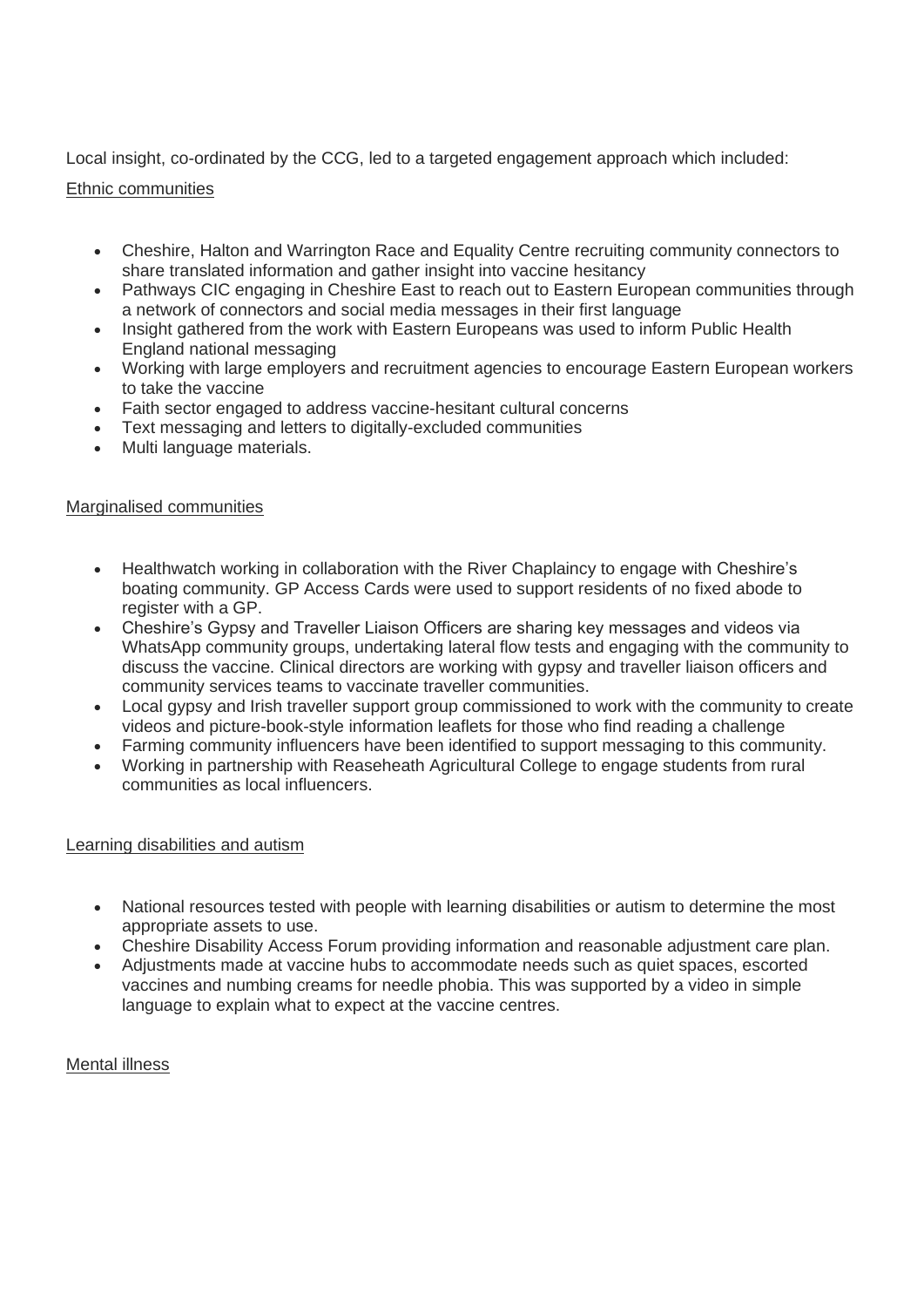- Staff toolkit developed to support visits and online conversations.
- Messages shared from clinical director, lead nurse and pharmacist.

# Homelessness and rough sleepers

- Health protection and homelessness teams are providing access to a Covid vaccine for local people experiencing homelessness and rough sleeping – including "couch-surfers" and those in hostels.
- Foodbanks and homeless centres providing vaccination information.
- Community sector organisations are helping to identify the most appropriate locations to vaccinate people.

# Asylum seekers

- Worked with housing providers to identify additional locations where homeless people are living to ensure they were offered a Covid vaccination.
- Worked with the Asylum Seekers' and Refugees' Partnership Group to ensure key messages were shared about the Covid vaccine.

# Young People

- Pathways CIC engaged in Cheshire East and West to recruit young people to develop messages and gather insight from people aged 18-30.
- Healthwatch conducted a survey of 18 to 30 year olds to understand experiences and perceptions about the vaccine.

# **Maternity**

- Focus Group held in partnership with Healthwatch to understand concerns of women of childbearing age about pregnancy, fertility and contraception.
- Videos produced by clinicians to address concerns.